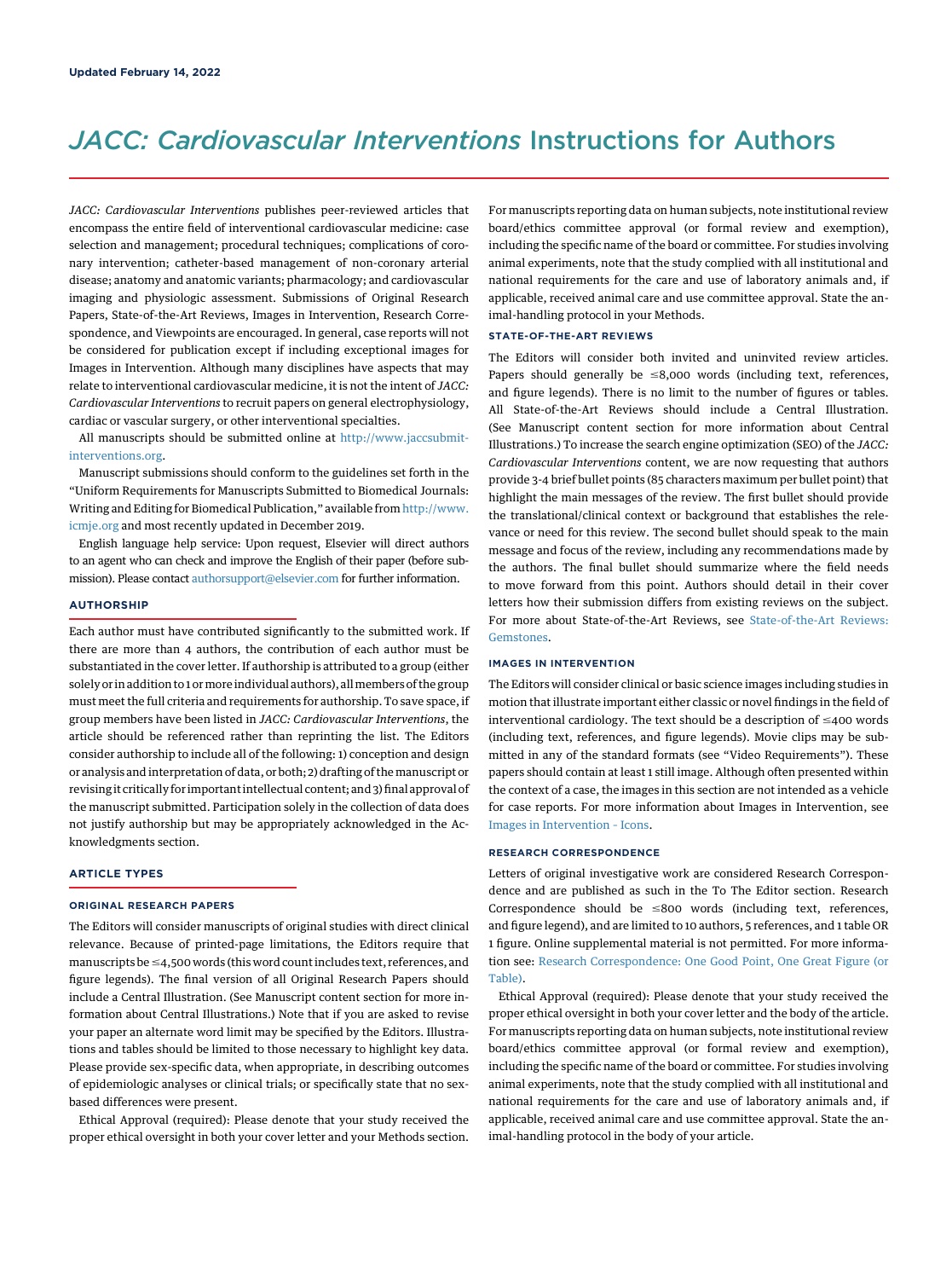#### VIEWPOINTS

Succinct opinion pieces will be considered on occasion. These should be  $\leq$ 2,500 words (including text, references, and figure legend) and believed to have a meaningful impact for the readership. While an invitation is not required for a Viewpoint, it is recommended to send a brief query to [jaccint@acc.org](mailto:jaccint@acc.org) before embarking on such opinion pieces.

# EDITORIAL COMMENTS

The Editors invite all Editorial Comments published in JACC: Cardiovascular Interventions. If you are invited to write an editorial, specific requirements will be sent to you. Papers should be  $\leq$ 1,500 words (including text, references, and figure legends) and must include the cited article as a reference. In some cases, a table or figure may be helpful and appropriate.

#### LETTERS

A limited number of letters to the editor will be published. These should focus on a specific original research article that has appeared in JACC: Cardiovascular Interventions and must include the cited article as a reference. Letters must be submitted within 4 weeks of the article's print publication date. No unpublished data from the letter writer may be included. Letters should be  $\leq$ 400 words (including text and references). Replies will generally be solicited by the Editors: study authors will have 10 days to respond. The author's reply should be  $\leq$ 400 words (including text and references), unless the author is responding to multiple letters in which case the reply should be  $\leq$ 800 words (including text and references). Titles must be <15 words (not including the labels "To the Editor" and "Reply"). Replies to multiple letters likely need a title that is generic and encompasses all of the letters to which they are responding. Both letters and replies are limited to 5 authors, 5 references, and 1 table OR 1 figure in 1 or 2 panels.

## INTERVENTIONAL ISSUES

Manuscripts for this category are invited by the Editors. This section addresses business, health policy, and practice issues in manuscripts of  $\leq$ 2,500 words (including text, references, and figure legends).

# MANUSCRIPT ORGANIZATION

- 1) Cover Letter (not required for Editorial Comments)
- 2) Rebuttal Letter (revision or appeal only)
- 3) Manuscript File
	- a. Title Page with title  $(\leq15$  words) author names, author affiliations, author/funding disclosures, running title ( $\leq$ 7 words) and word count (beginning with text and ending with the last figure legend; not including tables)
	- b. Structured Abstract of ≤250 words (for Original Research Papers)
	- c. Key Words, 3-5
	- d. Condensed Abstract of  $\leq$ 100 words (for Original Research Papers)
	- e. Unstructured Abstract of  $\leq$ 250 words (for State-of-the-Art Reviews, Viewpoints, and Interventional Issues manuscripts only)
	- f. Abbreviations List,  $\leq$ 10 Abbreviations
	- g. Text
	- h. Perspectives (for Original Research Papers)
	- i. Acknowledgments (if appropriate)
	- j. References
	- k. Figure Titles and Legends
- l. Tables (each on a separate page)
- 4) Figures/Central Illustration
- 5) Supplemental Material

# FORMATTING

Please use Times New Roman 12-point font with 1-inch margins. The Title Page, Abstract(s), Key Words, and Abbreviations should be single-spaced. The remaining text should be double-spaced. Page numbering should begin with the Title Page.

# MANUSCRIPT CONTENT

#### COVER LETTER

The corresponding author should be specified in the cover letter. All editorial communications and submission queries will be sent to this author. See also "Authorship." Cover letters must include the following 4 ICJME Statements:

- 1) the paper is not under consideration elsewhere;
- 2) none of the paper's contents have been previously published;
- 3) all authors have read and approved the manuscript;

4) the full disclosure of any potential conflict of interest (see "Relationship With Industry Policy") or that no such relationship exists. Exceptions must be explained. If there is no conflict of interest, this should also be stated in the cover letter.

5) Ethical Approval (required): Please denote that your study received the proper ethical oversight in both your cover letter and the body of the article. For manuscripts reporting data on human subjects, note institutional review board/ethics committee approval (or formal review and exemption), including the specific name of the board or committee. For studies involving animal experiments, note that the study complied with all institutional and national requirements for the care and use of laboratory animals and, if applicable, received animal care and use committee approval. State the animal-handling protocol in the body of your research correspondence or the Methods section of your manuscript.

#### TITLE PAGE

Include the full title (no more than 15 words, hyphenated words count as a single word and single terms [e.g., de novo, in vivo, etc.] count as a single word), authors' names (full given name, middle initial, and surname), degree, total word count, and a running title of  $\leq$ 7 words. List the departments and institutions with which the authors are affiliated, and indicate the specific affiliations if the work is generated from more than one institution (use superscript letters a, b, c, d, and so on). Provide information on clinical trials, grants, contracts, and other forms of financial support, and list the cities and states of all foundations, funds and institutions involved in the work. This must include the full disclosure of any relationship with industry (see "Relationship With Industry Policy"). If there are no relationships with industry, this should be stated. Under the heading, "Address for correspondence," give the full name and complete postal address of the author to whom communications, printer's proofs, and reprint requests should be sent. Also provide telephone and fax numbers and an email address for the corresponding author.

Word Count: Word count should include text, references, and figure legends.

# STRUCTURED ABSTRACT

Provide a Structured Abstract of  $\leq$ 250 words, presenting essential data in 5 paragraphs introduced by separate headings in the following order: Objectives, Background, Methods, Results, and Conclusions. Please denote that your study received the proper ethical oversight in your methods section. Use complete sentences. All data in the Abstract must also appear in the manuscript text or tables. For general information on preparing Structured Abstracts, see "Haynes RB, Mulrow CD, Huth EJ, Altman DG, Gardner MJ. [More](http://annals.org/aim/article-abstract/703961/more-informative-abstracts-revisited) [informative abstracts revisited.](http://annals.org/aim/article-abstract/703961/more-informative-abstracts-revisited) Ann Intern Med. 1990;113:69–76." An Unstructured Abstract is appropriate for review articles.

#### KEY WORDS

Include 3-5 Key Words.

# CONDENSED ABSTRACT

Provide a Condensed Abstract of  $\leq$ 100 words, stressing clinical implications, for the expanded table of contents. Include no data that do not also appear in the manuscript text or tables.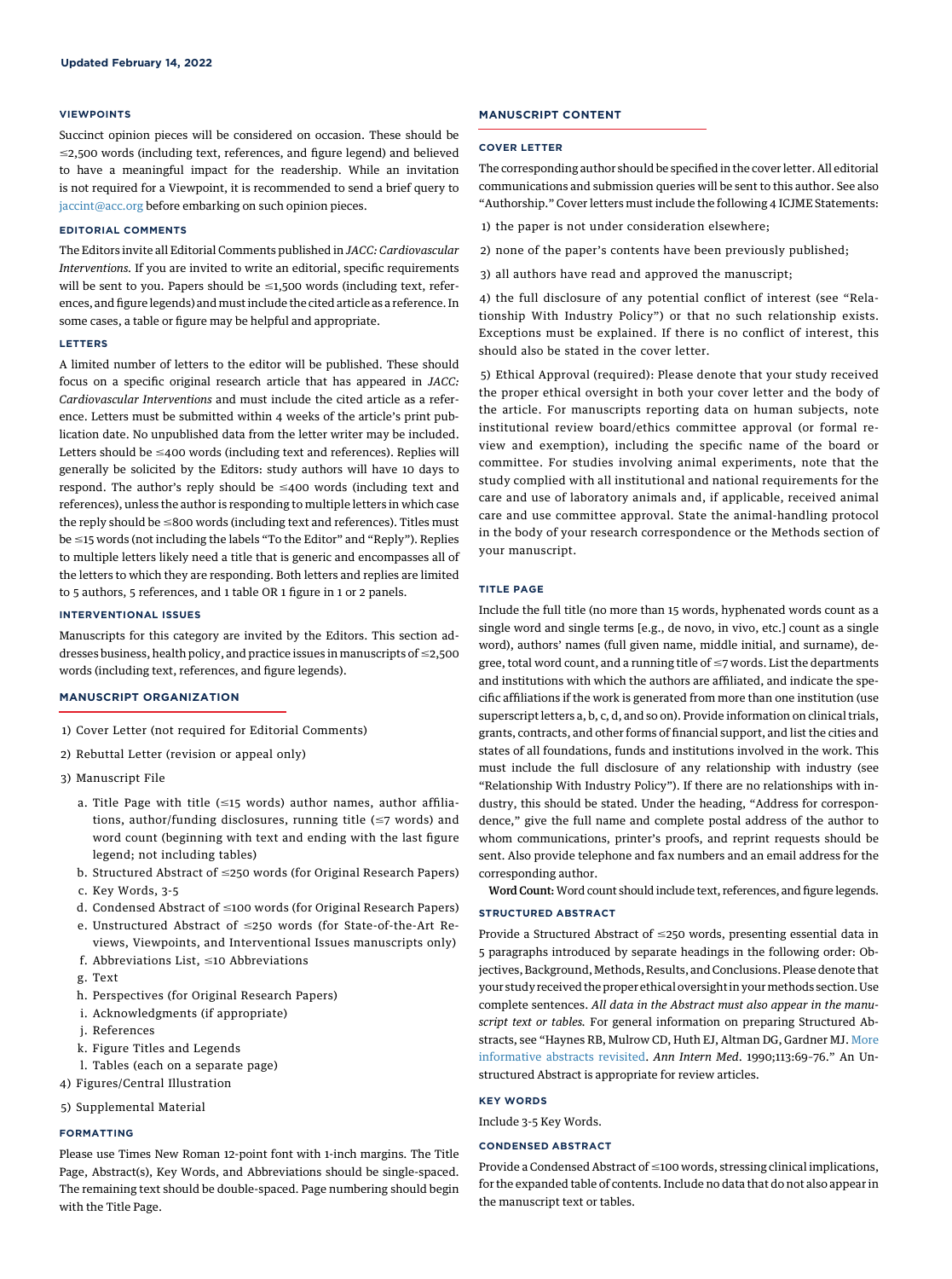#### UNSTRUCTURED ABSTRACT

For State-of-the-Art Reviews and Interventional Issues only, provide an Unstructured Abstract of  $\leq$ 250 words.

# ABBREVIATIONS

The abbreviations of common terms (e.g., ECG, PTCA, CABG) or acronyms (GUSTO, SOLVD, TIMI) may be used in the manuscript. On a separate page following the Condensed Abstract, list the selected abbreviations and their definitions (e.g., TEE = transesophageal echocardiography). The Editors may determine which lesser-known terms should not be abbreviated. Please consult "Recommendations for the Conduct, Reporting, Editing and Publication of Scholarly Work in Medical Journals (ICMJE Recommendations)," available from [www.ICMJE.org](http://www.icmje.org/recommendations/) for appropriate use of units of measure.

#### TEXT

All text from the Introduction to the end of the manuscript should be doublespaced. Page numbering should start with the Title Page. The text for Original Research Papers should be structured as Introduction, Methods, Results, Discussion, and Conclusions. Use headings and subheadings in the Methods, Results, and particularly, Discussion sections. Every reference, figure, and table should be cited in the text in numerical order according to order of mention. All supplemental figures, tables, and appendices should also be cited in the text.

Statistics: All publishable original research manuscripts will be reviewed for appropriateness and accuracy of statistical methods and statistical interpretation of results. We subscribe to the statistics section of the "Recommendations for the Conduct, Reporting, Editing and Publication of Scholarly Work in Medical Journals (ICMJE Recommendations)," available at <http://www.ICMJE.org>. In the Methods section, "provide a subsection detailing the statistical methods, including specific methods used to summarize the data, methods used for hypothesis testing (if appropriate), and the level of significance used for hypothesis testing. When using more sophisticated statistical methods (beyond t-tests, chi-square, or simple linear regression), specify the statistical package, version number, and nondefault options used. For more information on statistical review, see "Glantz SA. [It is](http://www.onlinejacc.org/content/21/3/835?_ga=2.253203657.1194182858.1523380756-381695815.1493137865) [all in the numbers](http://www.onlinejacc.org/content/21/3/835?_ga=2.253203657.1194182858.1523380756-381695815.1493137865). J Am Coll Cardiol. 1993;21:835–7."

# PERSPECTIVES

For Original Research Papers, authors should outline the following:

- What Is Known? (what is the background that generates the question that is being addressed);
- What Is New? (what did this study add);
- What Is Next? (what is needed to improve our knowledge base).

These should be no longer than 1 paragraph, i.e. 3–4 sentences. Authors are asked to consider the clinical implications of their paper and identify areas of clinical relevance that could be used by clinician readers as professional caregivers. This applies not only to physicians in training, but also to the sustained commitment to education and continuous improvement across the span of their professional careers.

# ACKNOWLEDGMENTS

Acknowledgments must be  $\leq$ 100 words. Text exceeding this limit will appear in the online version only. Signed letters of permission from all individuals listed in the acknowledgments must be submitted to JACC: Cardiovascular Interventions prior to publication.

## **REFERENCES**

Identify references in the text with superscript numerals. Do not use EndNote. The reference list should be double-spaced on pages separate from the text. The references should be numbered consecutively in the order in which they are cited in the text.

Do not cite personal communications, manuscripts in preparation, or other unpublished data in the references; however, these may be included in the text in parentheses. Do not cite abstracts that are older than 2 years. Identify abstracts by the abbreviation "abstr" in parentheses. If To the Editor are cited, identify them with the word "letter" in parentheses. Websites must be cited as references (i.e., any URLs cited in the text must be included as references rather than in the text).

Use Index Medicus (National Library of Medicine) abbreviations for journal titles. It is important to note that when citing an article from the JACC: Cardiovascular Interventions, the correct citation format is J Am Coll Cardiol Intv.

Use the following style and punctuation for references:

## Periodical

List all authors if 6 or fewer; otherwise, list the first 3 and add "et al." Do not use periods after the authors' initials. Please provide all page numbers as in the example below.

5. Rossini R, Tarantini G, Musumeci G, et al. A multidisciplinary approach on the perioperative antithrombotic management of patients with coronary stents undergoing surgery: surgery after stenting 2. J Am Coll Cardiol Intv. 2018;11:417-434.

## DOI-based citation for an article in press

If the ahead-of-print date is known, please provide this as in the example below.

5. Ahn SG. Discordance between fractional flow reserve and coronary flow reserve: insights from intracoronary imaging and physiological assessment. J Am Coll Cardiol Intv. Published online May 22, 2017. http://doi: 10.1016/j.jcin.2017.03.006.

If the ahead-of-print date is unknown, it is okay to omit as in the example below.

5. Ahn SG. Discordance between fractional flow reserve and coronary flow reserve: insights from intracoronary imaging and physiological assessment. J Am Coll Cardiol Intv. https://doi.org/10.1016/ j.jcin.2017.03.006.

## Chapter in book

Provide authors, chapter title, editor(s), book title, publisher location, publisher name, year, and inclusive page numbers.

5. Ziada KM, Messerli AW, Mukherjee D. Periprocedural myocardial infarction and embolism-protection devices. In: Topol EJ, Teirstein PS, editors. Textbook of Interventional Cardiology. Philadelphia, PA. Elsevier, 2016:482-504.

# Book (personal author or authors)

Provide a specific (not inclusive) page number.

23. Cohn PF. Silent Myocardial Ischemia and Infarction. 3rd edition. New York, NY: Marcel Dekker, 1993:33.

#### Online Media

Provide specific URL address and date information was accessed.

ACC Cardiology Hour at ACC.18 with Dr. Valentin Fuster. Accessed March 29, 2018. http://www.onlinejacc.org/cardiologyhour?\_ga=2. 144082102.2042197087.1522360261-381695815.1493137865.

#### Material presented at a meeting but not published

Provide authors, presentation title, full meeting title, meeting dates, and meeting location.

5. Kolte D, Khera S, Vemulapalli S, et al. Outcomes Following Urgent/Emergent Transcatheter Aortic Valve Replacement: Insights from the STS/ACC TVT Registry. Paper presented at: ACC.18; March 11, 2018; Orlando, FL.

AMA Manual of Style. The JACC Journals follow the AMA Manual of Style with minor modifications. This guide provides guidance on usage, including but not limited to sociodemographic descriptors and nomenclature. For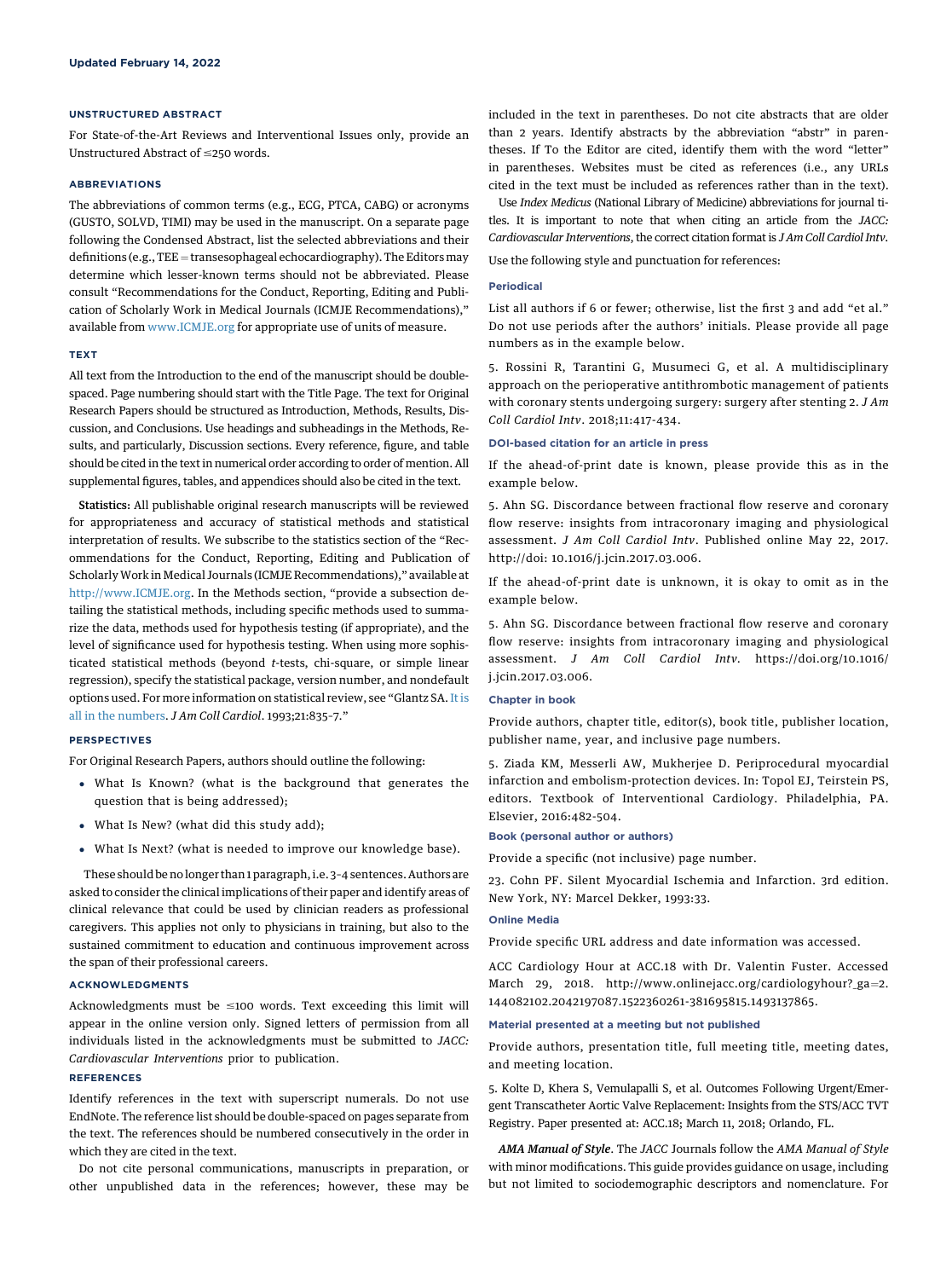more detailed information on what's new in the 11th edition, see the slide set here: [https://www.amamanualofstyle.com/page/aboutAMAMOS11.](https://www.amamanualofstyle.com/page/aboutAMAMOS11)

# FIGURES

- All figures must have a number, title, and caption.
- TIF figures are preferred.
- Typeset figures should be no smaller than 7 inches wide.
- Lettering should be of sufficient size to be legible after reduction for publication; the optimal size is 12 points but should be no less than 10 points. Symbols should be of a similar size.
- Color and gray scale images must be at least 300 DPI. Line art should be at least 1200 DPI.
- All abbreviations used in the figure should be identified in an alphabetical order at the end of each legend.
- All symbols used (arrows, circles, etc.) must be explained.
- Figure numbers must correspond with the order in which they are mentioned in the text.
- If previously published figures are used, written permission from the original publisher (or copyright holder, if not the publisher) is required. See STM Guidelines for details: [https://www.stm-assoc.](https://www.stm-assoc.org/intellectual-property/permissions/permissions-guidelines/) [org/intellectual-property/permissions/permissions-guidelines/.](https://www.stm-assoc.org/intellectual-property/permissions/permissions-guidelines/)
- If the figure has been previously published, cite the figure source in the legend.
- Do not include trial logos in figures.

Decimals, lines, and other details must be strong enough for reproduction. Use only black and white—not gray—in charts and graphs. Place cropmarks on photomicrographs to show only the essentialfield. Designate special features with arrows. All symbols, arrows, and lettering on half-tone illustrations must contrastwith the background. There is no fee for the publication of color figures. Our editors encourage authors to submit figures in color, as we feel it improves the clarity and visual impact of the images.

# FIGURE LEGENDS

Figure legends should be an in-depth explanation of each figure, including a figure TITLE and a CAPTION that includes the purpose of the figure, and brief method, results, and discussion statements pertaining to the figure. All abbreviations used in the figure should be identified either after their first mention in the legend or in alphabetical order at the end of each legend. All symbols used (arrows, circles, etc.) must be explained.Target length should be 50–100 words per figure, with the title no more than 10 words. Legends should not exceed 150 words.

- All figures must have a number, title, and caption.
- Figure legends should be double-spaced on pages separate from the text.
- Figures should be cited in numerical order in the text with each figure called out individually, rather than using a range (for instance, Figures 1, 2, and 3, rather than Figures 1–3). Supplemental figures should be cited as "Supplemental Figure 1, Supplemental Figure 2," etc.
- Figure titles should be short and followed by a 2- to 3-sentence caption.
- Your Central Illustration should be listed last.
- If the figure has been previously published, cite the figure source in the legend.

## CENTRAL ILLUSTRATIONS

Thefinal version of all Original Research Papers and State-of-the-Art Reviews should include 1 Central Illustration, which summarizes themain point of the manuscript or at least a major section of the manuscript (it can be simple and hand-drawn). If one of the figures already provided in your manuscript is a key figure summarizing the major findings, you may designate that figure as the Central Illustration in the legend. The figure may incorporate multiple panels including key figures or graphics, or short text lists summarizing key points or variables. The purpose of these illustrations is to provide a snapshot of your paper in a single visual or conceptual manner. This illustration should be accompanied by a legend (title and caption). The Central Illustration should be an original image and, for copyright reasons, should not be adapted or reprinted from another source. For best practices on creating Central Illustrations, please see The Art and Challenge of Crafting a Central Illustration or Visual Abstract at [https://www.jacc.org/doi/full/10.1016/j.](https://www.jacc.org/doi/full/10.1016/j.jacc.2019.10.035) [jacc.2019.10.035](https://www.jacc.org/doi/full/10.1016/j.jacc.2019.10.035).

# TABLES

Each table should be on a separate page, with the table number and title centered above the table and explanatory notes below the table. Use Arabic numbers. Table numbers must correspond with the order cited in the text. Tables should be self-explanatory, and the data presented in them should not be duplicated in the text or figures.

- All tables must have a title of up to 15 words.
- Each table may include a caption of up to 100 words. Abbreviations, which do not count toward the caption word limit, should be listed in a footnote under the table in alphabetical order.
- Footnote symbols should use lowercase, superscript letters, in alphabetical order:  $a, b, c,$  etc.
- If previously published tables are used, written permission from the original publisher (or copyright holder, if not the publisher) is required.
- Cite the source of the table in the footnote.

## SUPPLEMENTAL MATERIALS

Authors may submit supplemental material to accompany their article. The supplemental material should be essential to the understanding and interpretation of the primary manuscript and should contain original content that has not been previously published. The supplemental material will be posted online at the same time of publication of the article.

Please upload all supplemental materials, with the exception of videos and large data sets (see below), as one separately uploaded Word document that is labeled "Supplemental Appendix." The pages of the Supplemental Appendix should be numbered consecutively. The first page of the Supplemental Appendix should list the title and page number of each element included in the document.

The Supplemental Appendix document may include the following elements:

- Supplemental methods
- Supplemental results
- -Supplemental tables (e.g., Supplemental Table 1, Supplemental Table 2)
- Supplemental figures with accompanying figure legends (e.g., Supplemental Figure 1, Supplemental Figure 2)
- All references that are cited within supplemental material should be placed in a separate reference section that is at the end of the supplemental material. The references should be formatted just as in the main manuscript and numbered and cited consecutively in the Supplemental Appendix.

All supplemental material will undergo editorial and peer review at the same time as the main manuscript is being evaluated. Once the manuscript is accepted for final publication, the content of the supplemental material cannot be changed.

# Large Data Sets

Large data sets for gene expression microarrays, SNP arrays, and highthroughput sequencing studies should be deposited in a public data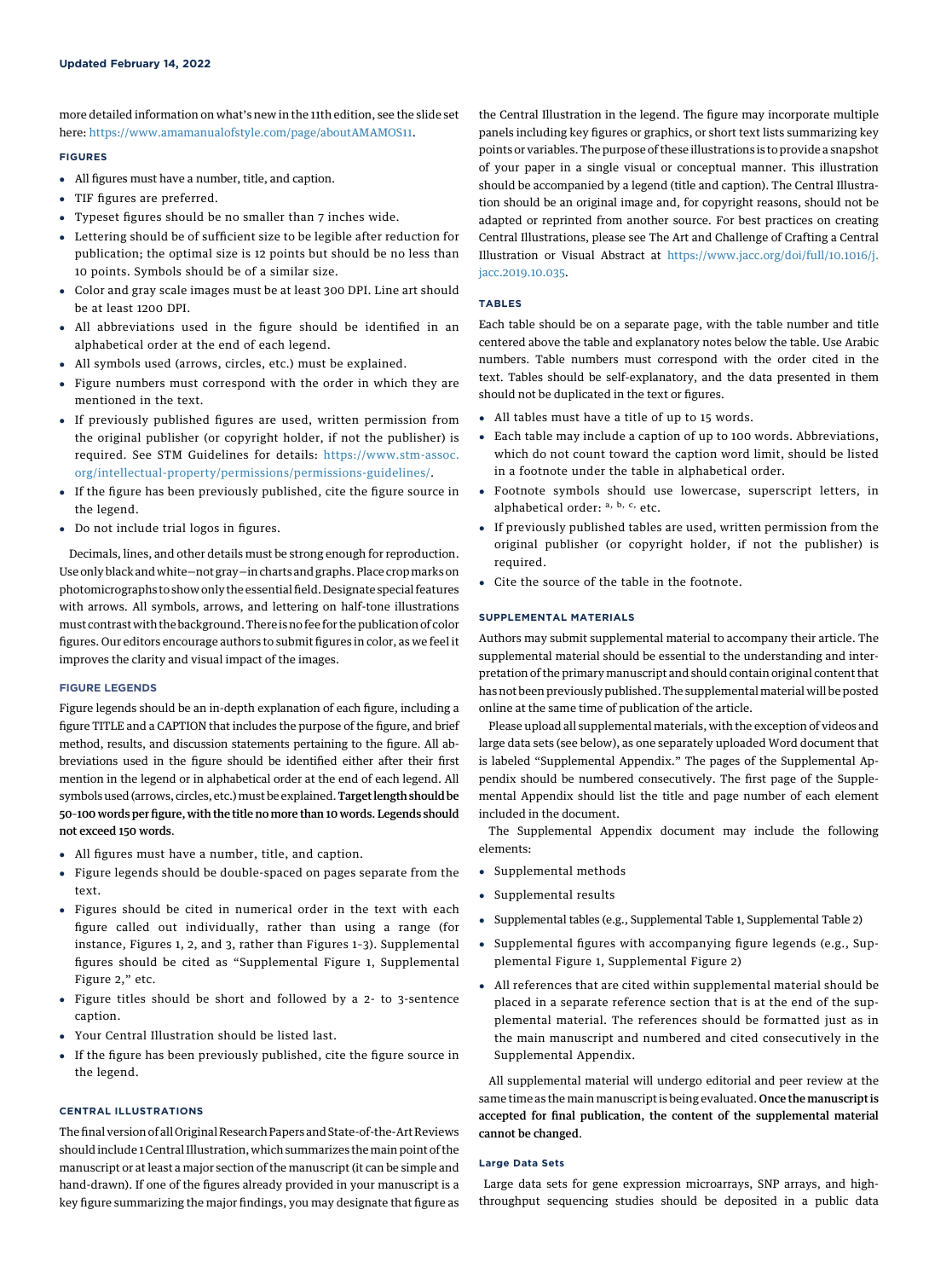repository(1,2).Microarray datamust be deposited in a public database that is compliant with Minimum Information About a Microarray Experiment (MIAME) guidelines (e.g., GEO). High-throughput sequencing data must be deposited in a public database that is compliant with Minimum Information About a Next-generation Sequencing Experiment (MINSEQE) guidelines. Please provide the relevant accession numbers in the text of the main manuscript.

- 1. Wheeler DL, Barrett T, Benson DA, et al. Database resources of the National Center for Biotechnology Information. Nucleic Acids Res. 2007;35:D5–12.
- 2. Edgar R, Barrett T. NCBI GEO standards and services for microarray data. Nat Biotechnol. 2006;24:1471–2.

# VIDEO REQUIREMENTS

Inclusion of videos in the published paper is at the discretion of the Editors.

- 1. Video submissions for viewing online should be submitted as MP4 files only. The Journal office will not accept any other file formats.
- 2. Videos should be brief (<2–4 min). Longer videos will require longer download times and may have difficulty playing online. Videos should be restricted to the most critical aspects of your research. A longer procedure can be restructured as several shorter videos and submitted in that form.
- 3. It is advisable to compress files to use as little bandwidth as possible and to avoid overly long download times. Video files should be less 5 megabytes. This is a suggested maximum. If files are larger, please contact the JACC: Cardiovascular Interventions office at [jaccint@acc.org](mailto:jaccint@acc.org).
- 4. A video legends page giving a brief description of the content of each video should be included in the manuscript. Please note that ALL videos must be linked to figures or panels of a figure(s).
- 5. If your paper is accepted for publication you may wish to supply the editorial office with several different resolutions of your video files. This will allow viewers with slower connections to download a lower resolution version of your video.

# EDITORIAL POLICIES

Please do not send hard copy manuscript submissions. All manuscripts must be submitted online at [http://www.jaccsubmit-interventions.org](http://www.jaccsubmit-interventions.org/).

# ETHICS

Ethical Approval (required): Please denote that your study received the proper ethical oversight in both your cover letter and the body of the article. For manuscripts reporting data on human subjects, note institutional review board/ethics committee approval (or formal review and exemption), including the specific name of the board or committee. For studies involving animal experiments, note that the study complied with all institutional and national requirements for the care and use of laboratory animals and, if applicable, received animal care and use committee approval. State the animal-handling protocol in the body of your research correspondence or the Methods section of your manuscript.

Studies should be in compliance with human studies committees and animal welfare regulations of the authors' institutions and U.S. Food and Drug Administration guidelines. Human studies must be performed with the subjects' written informed consent. Authors must provide the details of this procedure and indicate that the institutional committee on human research has approved the study protocol. If radiation is used in a research procedure, the radiation exposure must be specified in the Methods. Studies on patients or volunteers require ethics committee approval and written, informed consent, which should be documented in your paper. Patients have a right to privacy. Therefore, identifying information, including patients' images, names, initials, or hospital numbers, should NOT be included in videos, recordings, written descriptions, photographs, and pedigrees unless the information is essential for scientific purposes and you have obtained written, informed consent for publication in print and electronic form from the patient (or parent, guardian, or next of kin where applicable). If such consent is made subject to any conditions, the editorial office must be made aware of all such conditions.

Written consents from subjects must be provided to the editorial office on request. Even where consent has been given, identifying details should be omitted if they are not essential. If identifying characteristics are altered to protect anonymity, such as in genetic pedigrees, authors should provide assurance that alterations do not distort scientific meaning and provide an explanation to the reader. In any case where appropriate patient permission has not been obtained, personal details of the patient must be removed from all parts of the paper and in any supplemental materials (including all illustrations and videos) before submission. In general, we believe that even deidentified images from patients should include patient permission if possible.

Animal investigation must conform to the "[Position of the American Heart](http://hyper.ahajournals.org/content/7/4/655) [Association \(AHA\) on Research Animal Use,](http://hyper.ahajournals.org/content/7/4/655)" adopted by the AHA on November 11, 1984. If equivalent guidelines are used, they should be indicated. The AHA position includes: 1) animal care and use by qualified individuals, supervised by veterinarians, and all facilities and transportation must comply with current legal requirements and guidelines; 2) research involving animals should be done only when alternative methods to yield needed information are not possible; 3) anesthesia must be used in all surgical interventions; all unnecessary suffering should be avoided and research must be terminated if unnecessary pain or fear results; and 4) animal facilities must meet the standards of the American Association for Accreditation of Laboratory Animal Care (AAALAC).

The JACC Journals program has a 7-member ethics committee which oversees quality control and will look into the issues of concern, if any.

#### EXCLUSIVE SUBMISSION/PUBLICATION POLICY

Manuscripts are considered for review only under the conditions that they are not under consideration elsewhere and that the data presented have not appeared on the Internet or have not been previously published (including symposia, proceedings, transactions, books, articles published by invitation, and preliminary publications of any kind, excepting abstracts that do not exceed 400 words). On acceptance, transfer of copyright to the American College of Cardiology Foundation will be required. Elsevier will maintain copyright records for the College. Sharing of data from manuscripts that are under review or accepted but not yet published is expressly forbidden, unless permission is received from the JACC Journals Editorial Office. We ask that authors disclose this information during the submission process.

JACC Journals does not consider the posting of manuscripts to a preprint server a prior publication, if they have not undergone peer review and provided that the following conditions aremet: 1) when submitting a manuscript to a JACC journal, authors must acknowledge preprint server deposition and provide all associated accession numbers or DOIs; 2) versions of a manuscript that have been altered as a result of our peer review process may not be deposited; 3) the preprint version cannot have been indexed in MEDLINE or PubMed; and 4) upon publication in a JACC journal, authors are responsible for updating the archived preprint with a DOI and link to the published version of the article. Should the paper be accepted and published in a JACC journal, that JACC journal DOI should be considered to be the one representing this published work in all credits, citation, and attribution.

## RELATIONSHIP WITH INDUSTRY POLICY

The Editors require authors to disclose any relationship with industry and other relevant entities—financial or otherwise—within the past 2 years that might pose a conflict of interest in connection with the submitted article in both the cover letter and on the title page. All sources of funding for the work should be acknowledged in a footnote on the title page, as should all institutional affiliations of the authors (including corporate appointments). This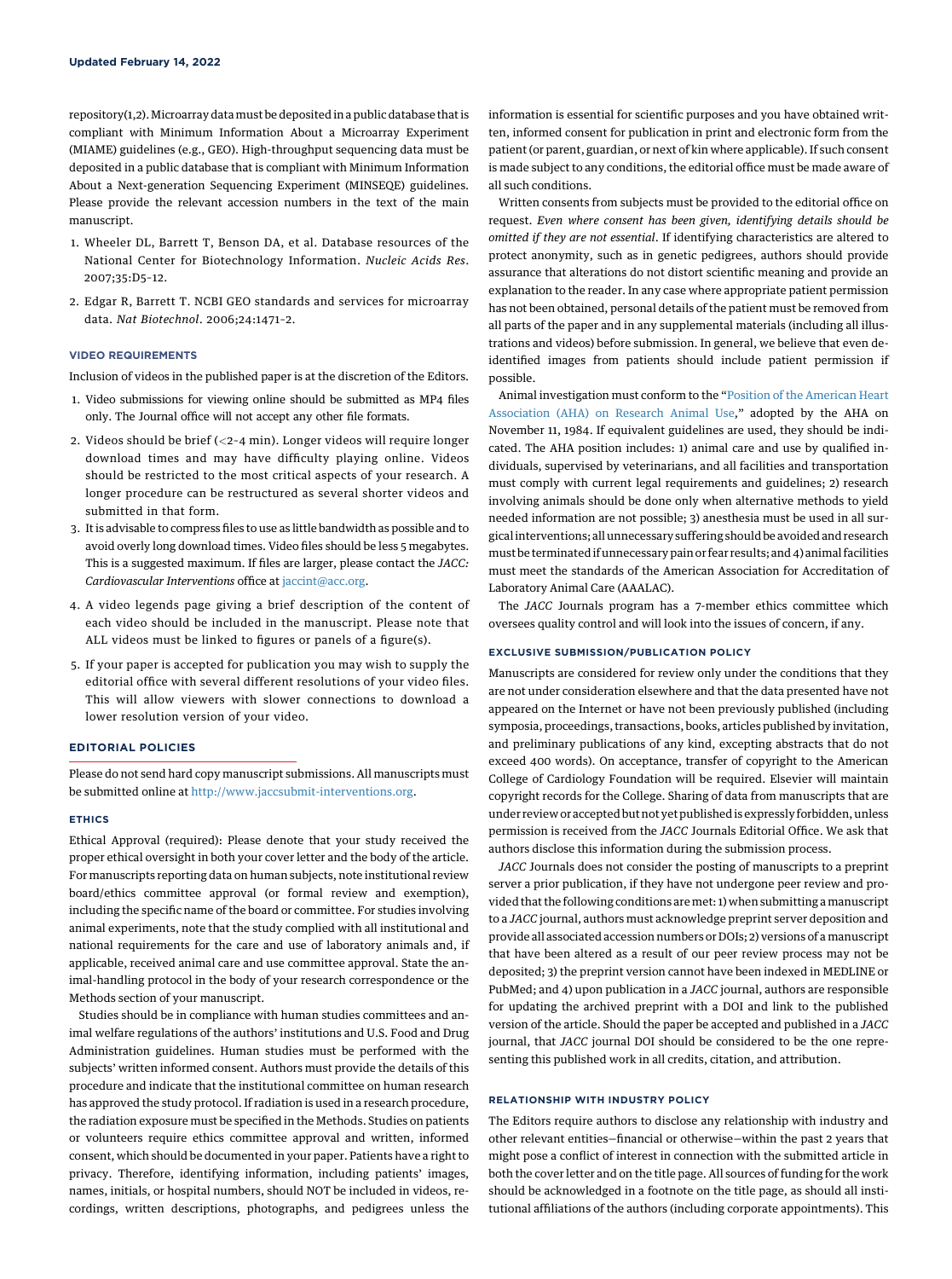includes associations, such as consultancies, stock ownership, or other equity interests or patent-licensing arrangements, which should be disclosed to the Editors in the cover letter at the time of submission. If no conflict of interest exists, please state this in the cover letter and on the title page.

The JACC Journals program prefers the term Relationships with Industry and Other Entities as opposed to the term Conflict of Interest, because, by definition, it does NOT necessarily imply a conflict.When all relationships are disclosed with the appropriate detail regarding category and amount, and managed appropriately for building consensus and voting, the JACC Journals program believes that potential bias can be avoided, and the final published document is strengthened since the necessary expertise is accessible.

ALL FORMS ARE NOW SIGNED AND SUBMITTED ELECTRONICALLY. Once a manuscript is accepted, the authors will be sent links to complete electronic Copyright Transfer and Relationship with Industry forms. Only the corresponding author may electronically sign the copyright form; however, ALL AUTHORS ARE REQUIRED TO ELECTRONICALLY SIGN A RELATIONSHIP WITH INDUSTRY FORM. Once completed, a PDF version of the form is emailed to the author. Authors can access and confirm receipt of forms by logging into their account online. Each author will be alerted if his/her form has not been completed by the deadline.

Only authors appearing on the final title page will be sent a form. YOU CANNOT ADD AUTHORS AFTER ACCEPTANCE OR ON PROOFS. After a paper is sent to the publisher, the links to the electronic forms will no longer be active. In this case, authors will be sent links to download hard copy forms that they may mail or fax to the JACC: Cardiovascular Interventions office.

#### SUBMISSION DECLARATION AND VERIFICATION

Submission of an article implies that the work described has not been published previously (except in the form of an abstract, a published lecture or academic thesis, see "[https://www.elsevier.com/authors/journal-authors/](https://www.elsevier.com/authors/journal-authors/policies-and-ethics) [policies-and-ethics](https://www.elsevier.com/authors/journal-authors/policies-and-ethics)" Multiple, redundant or concurrent publication' <https://www.elsevier.com/authors/journal-authors/policies-and-ethics> for more information), that it is not under consideration for publication elsewhere, that its publication is approved by all authors and tacitly or explicitly by the responsible authorities where the work was carried out, and that, if accepted, it will not be published elsewhere in the same form, in English or in any other language, including electronically without the written consent of the copyright-holder. To verify originality, your article may be checked by the originality detection service "[https://www.elsevier.](https://www.elsevier.com/editors/perk/plagiarism-complaints/plagiarism-detection) [com/editors/perk/plagiarism-complaints/plagiarism-detection](https://www.elsevier.com/editors/perk/plagiarism-complaints/plagiarism-detection)" Crossref Similarity Check [https://www.elsevier.com/editors/perk/plagiarism](https://www.elsevier.com/editors/perk/plagiarism-complaints/plagiarism-detection)[complaints/plagiarism-detection.](https://www.elsevier.com/editors/perk/plagiarism-complaints/plagiarism-detection)

# ELSEVIER POLICIES

## OPEN ACCESS

This journal offers authors a choice in publishing their research. Open Access:

- Articles are freely available to both subscribers and the wider public with permitted reuse.
- An open access publication fee is payable by authors or on their behalf, e.g. by their research funder or institution.
- Subscription:
- Articles are made available to subscribers as well as developing countries and patient groups through our universal access programs.
- No open access publication fee payable by authors.

Regardless of how you choose to publish your article, the journal will apply the same peer review criteria and acceptance standards. For open access articles, permitted third party (re)use is defined by the following Creative Commons user licenses.

The open access fee for this journal is US\$4000, excluding taxes. Learn more about Elsevier'[s pricing policy](https://www.elsevier.com/about/open-science/open-access).

CC BY for funded authors only: Elsevier has established a number of agreements with funding bodies, which allow authors to comply with their funder's open access policies. Some funding bodies will reimburse the author for the Open Access Publication Fee. Details of existing agreements are available [online](https://www.elsevier.com/about/open-science/open-access/agreements). After acceptance, open access papers will be published under a noncommercial license. For authors requiring a commercial CC BY license, you can apply after your manuscript is accepted for publication.

CC BY-NC-ND license: For non-commercial purposes, lets others distribute and copy the article, and to include in a collective work (such as an anthology), as long as they credit the author(s) and provided they do not alter or modify the article.

# PERMISSIONS

JACC: Cardiovascular Interventions supports the need for authors to share, disseminate, and maximize the impact of their research. Details on how authors can reuse and post their own articles are provided at [https://www.](https://www.elsevier.com/__data/assets/pdf_file/0007/55654/AuthorUserRights.pdf) elsevier.com/\_\_data/assets/pdf\_fi[le/0007/55654/AuthorUserRights.pdf.](https://www.elsevier.com/__data/assets/pdf_file/0007/55654/AuthorUserRights.pdf) For general information on requesting permission to reuse material published in JACC: Cardiovascular Interventions, please visit [https://www.elsevier.com/](https://www.elsevier.com/about/our-business/policies/copyright/permissions) [about/our-business/policies/copyright/permissions](https://www.elsevier.com/about/our-business/policies/copyright/permissions). Some requests from other STM signatory publishers qualify for gratis reuse. See the STM website for details [http://www.stm-assoc.org.](http://www.stm-assoc.org/)

Questions about obtaining permission? Contact the Permissions Helpdesk at [permissionshelpdesk@elsevier.com](https://luky-my.sharepoint.com/personal/jpho222_uky_edu/Documents/AUTHOR%20INSTRUCTIONS/permissionshelpdesk@elsevier.com) or 1-800-523-4069 ext. 3808.

# JACC JOURNALS PUBLICATION INTEGRITY GUIDELINES

JACC Journals have adopted integrity guidelines to help authors uphold the ethics, values, and principles of the publication process at the highest standards. The guidelines below include best practices and are consistent with those implemented by other journals and scientific publishers.

# Plagiarism

The Office of Research Integrity (ORI) defines plagiarism as "theft or misappropriation of intellectual property and the substantial unattributed textual copying of another's work." Manuscripts where unacknowledged copying of others' ideas, language and/or results will not be published in JACC Journals and, depending on level of egregiousness, will be reported to ORI and/or other agencies. Therefore, authors should ensure that appropriate attribution and citation is provided when discussing, paraphrasing, or summarizing the work of others. Included is the use of one's own text from previous publications (exclusive of materials and methods), where appropriate attribution and citation is necessary. Reuse of one's own or others' previously published data, whether it be publishing the same paper in multiple journals or adding incremental new data to a previous publication without providing appropriate references, will be considered a duplicate publication.

Should JACC Journals discover acts of plagiarism pre-publication, the publication process will be halted until the matter is resolved. Should JACC Journals discover acts of plagiarism post-publication, an investigation to determine the extent and context of the plagiarism will be conducted. JACC Journals reserve the right to correct or retract any publication based on the findings of said investigations.

# Due credit for unpublished and published work

Authors must discuss, properly cite, and provide appropriate permissions for any unpublished work included in submitted manuscripts. Any data, intellectual contribution, and/or technical development, including unpublished data from databases, must be acknowledged and appropriately cited. Authors must include written assurance that they are complying with the datalicensing agreements of the original source documents when using licensed data. If an author is reusing or modifying previously published or copyrighted figures, documented permission from the previous publisher or copyright holder is required.